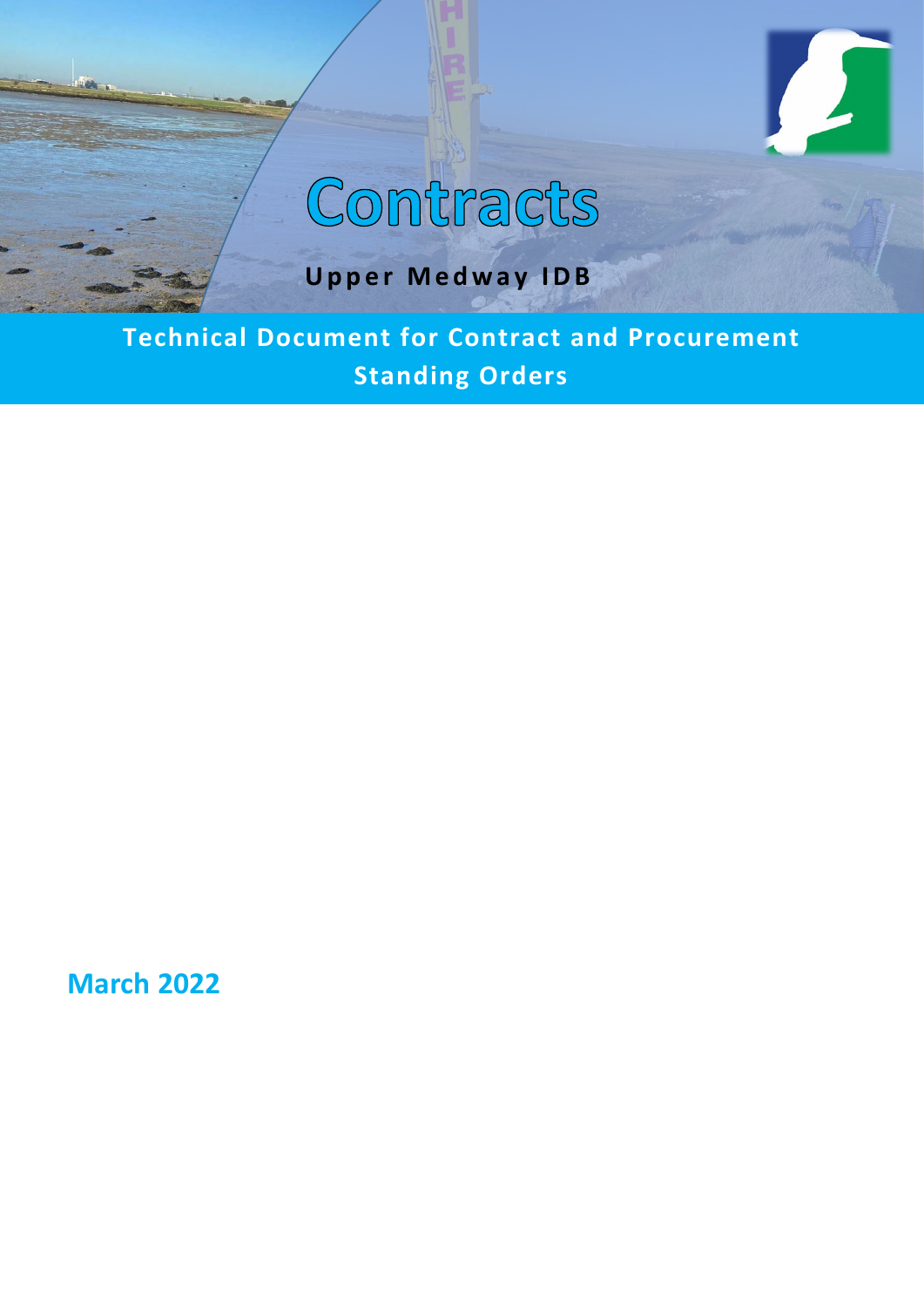## **Upper Medway Internal Drainage Board Contract Standing Orders**

## **Contents**

| 1.  |                                                                    |  |
|-----|--------------------------------------------------------------------|--|
| 2.  |                                                                    |  |
| 3.  |                                                                    |  |
| 4.  |                                                                    |  |
| 5.  |                                                                    |  |
| 6.  |                                                                    |  |
| 7.  |                                                                    |  |
| 8.  |                                                                    |  |
| 9.  |                                                                    |  |
| 10. | Principles Underlying Tendering Processes and Tender Evaluation 10 |  |
| 11. |                                                                    |  |
| 12. |                                                                    |  |
| 13. |                                                                    |  |
| 14. |                                                                    |  |
| 15. |                                                                    |  |
| 16. | Review and Changes to these Contract Standing Orders 13            |  |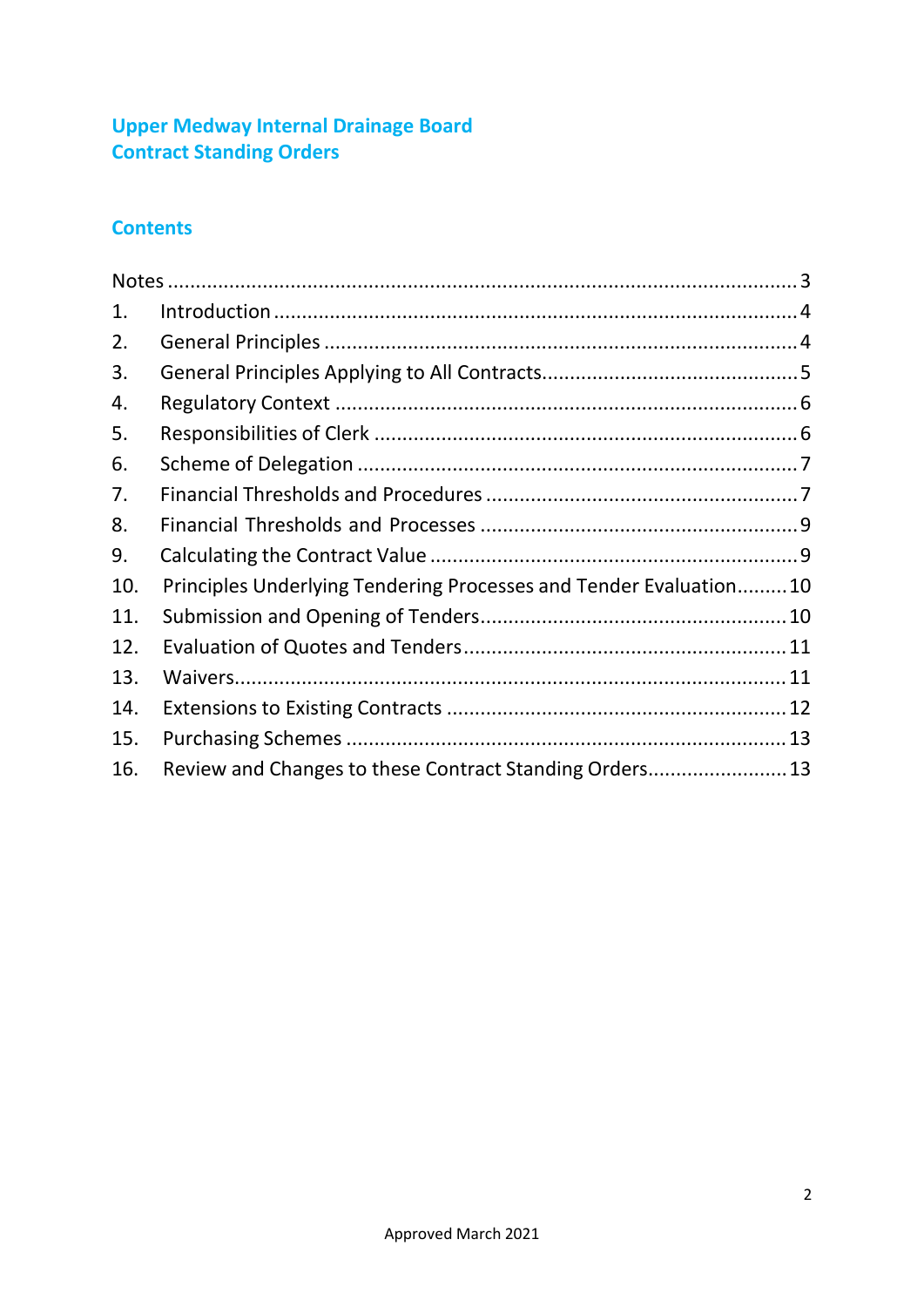<span id="page-2-0"></span>**Notes** 

## **THIS DOCUMENT SHOULD BE USED IN CONJUNCTION WITH THE POLICY AND PROCEDURE FOR THE RESPONSIBLE PROCUREMENT AND MANAGEMENT OF CONTRACTORS DOCUMENT.**

In this document the Upper Medway Drainage Board is referred to as Board.

Joint Purchases / Contracts are for the Joint Services Committee to act upon when necessary.

There has also been new guidance issued on further options available to us for 'below threshold' (the old EU values remain the same in UK legislation now we have exited the EU) procurements:

Reserve the procurement by supplier location - this means being able to run a competition and specify that only suppliers located in a geographical area can bid. This could be UK-wide to support domestic supply chains and promote resilience and capacity, or where appropriate, by county (metropolitan or non-metropolitan) to tackle economic inequality and support local recruitment, training, skills and investment. Supplier location should be described by reference to where the supplier is based or established and has substantive business operations and not by the location of the corporate ownership.

AND

• Reserve the procurement for Small and Medium sized Enterprises (SMEs – no more than 250 employees) / Voluntary, Community and Social Enterprises (VCSEs) - this means being able to run a competition and specify that only SMEs and VCSEs can bid.

These options should be considered on a case-by-case basis and can be exercised on their own or together. Organisations may still choose to compete below threshold contracts on an open basis without any reservation for supplier type or supplier location. To ensure value for money, Organisations should not direct award when reserving procurements under this policy.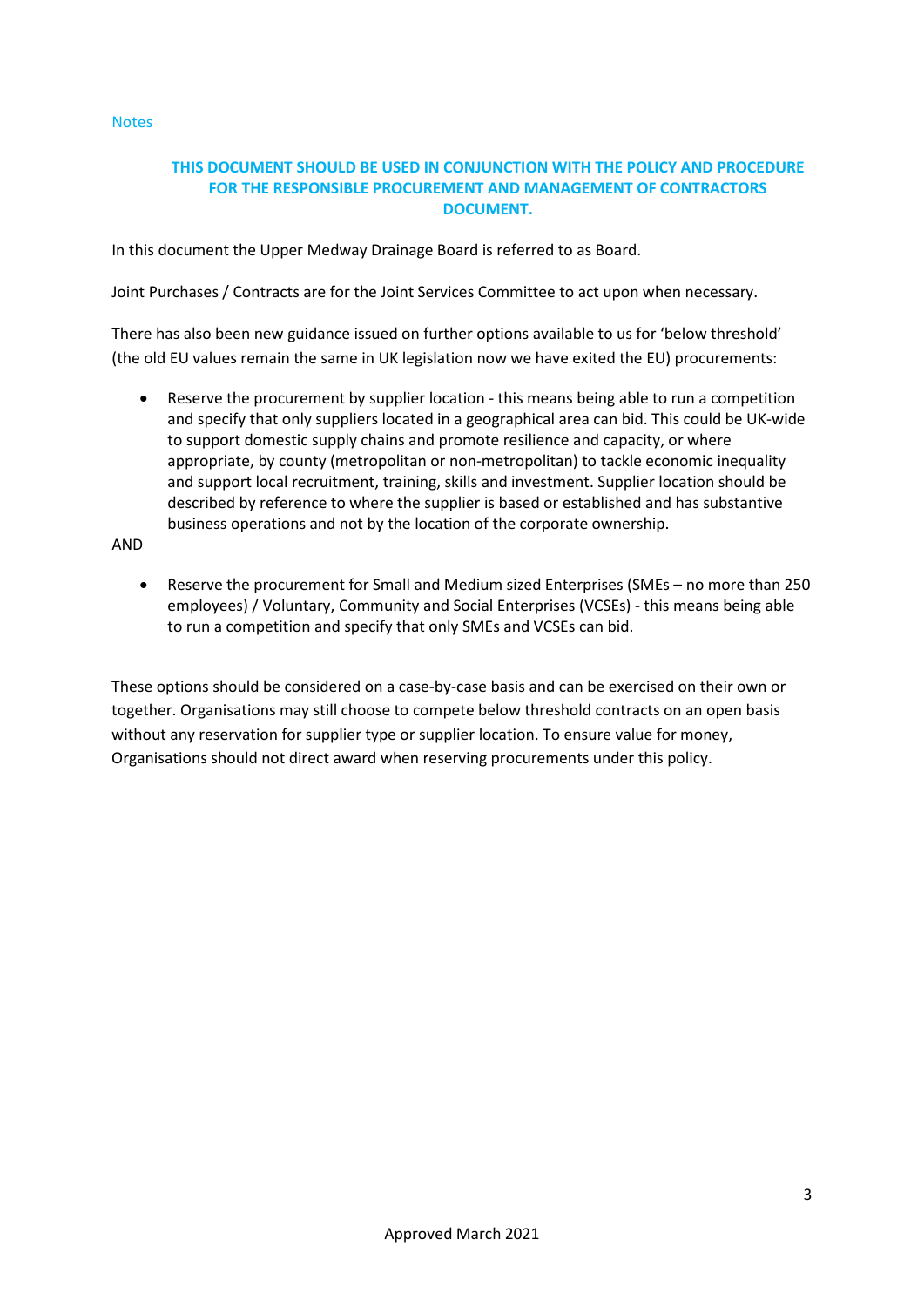## <span id="page-3-0"></span>1. Introduction

## Purpose of the Contract Standing Orders

- 1.1 Purchasing decisions and processes are important because the money involved is public money. The purpose of these Contract Standing Orders is to provide a structure within which purchasing decisions are made and implemented and which ensure that the Board:
	- Furthers its corporate objectives.
	- Uses its resources efficiently.
	- Purchases quality goods, services, and works.
	- Safeguards its reputation from any implication of dishonesty or corruption.
- 1.2 Purchasing by the Board, from planning to delivery, shall incorporate (where appropriate) principles of sustainability, efficiency, whole life costings and cost savings.
- 1.3 These Contract Standing Orders are made in accordance with the requirements of Section 135 of the Local Government Act 1972.
- 1.4 These Contract Standing Orders do not provide guidelines on the best way to purchase works, supplies (goods) and services but set out minimum requirements to be followed. Further information and guidelines are set out in the Board's Purchasing Guide, Procurement Strategy, Code of Conduct, Safety Policy, Equal Opportunities Policy, Local First Policy, Safeguarding Policy, , Protected Disclosure Policy (Whistleblowing) and Data Quality Standard.

## <span id="page-3-1"></span>2. General Principles

## Application and Compliance with Contract Standing Orders

2.1 These Contract Standing Orders apply to the purchase by or on behalf of the The Board's works, supplies (goods) and services.

2.2 These Contract Standing Orders apply to all contracts including all purchase orders, concessions and contractual arrangements entered into by or on behalf of the Board,except for the specific types of contracts and purchasing methods which are listed in 2.3.

2.3 These Contract Standing Orders do not apply to:

- Employment contracts.
- **Contracts relating solely to the purchase or sale of interestsin land.**
- Contracts for retention of legal counsel and the appointment of expert witnesses in legal proceedings.
- Service level agreements setting out the conditions which the Board apply to their funding of particular voluntary sector bodies.
- Contractual arrangements with other government authorities or similar bodies where the Board are not the lead authority in which case the lead authority's Standing Orders shall prevail. For contracts involving shared services, the lead authority in the partnership shall apply even if different from the Board's.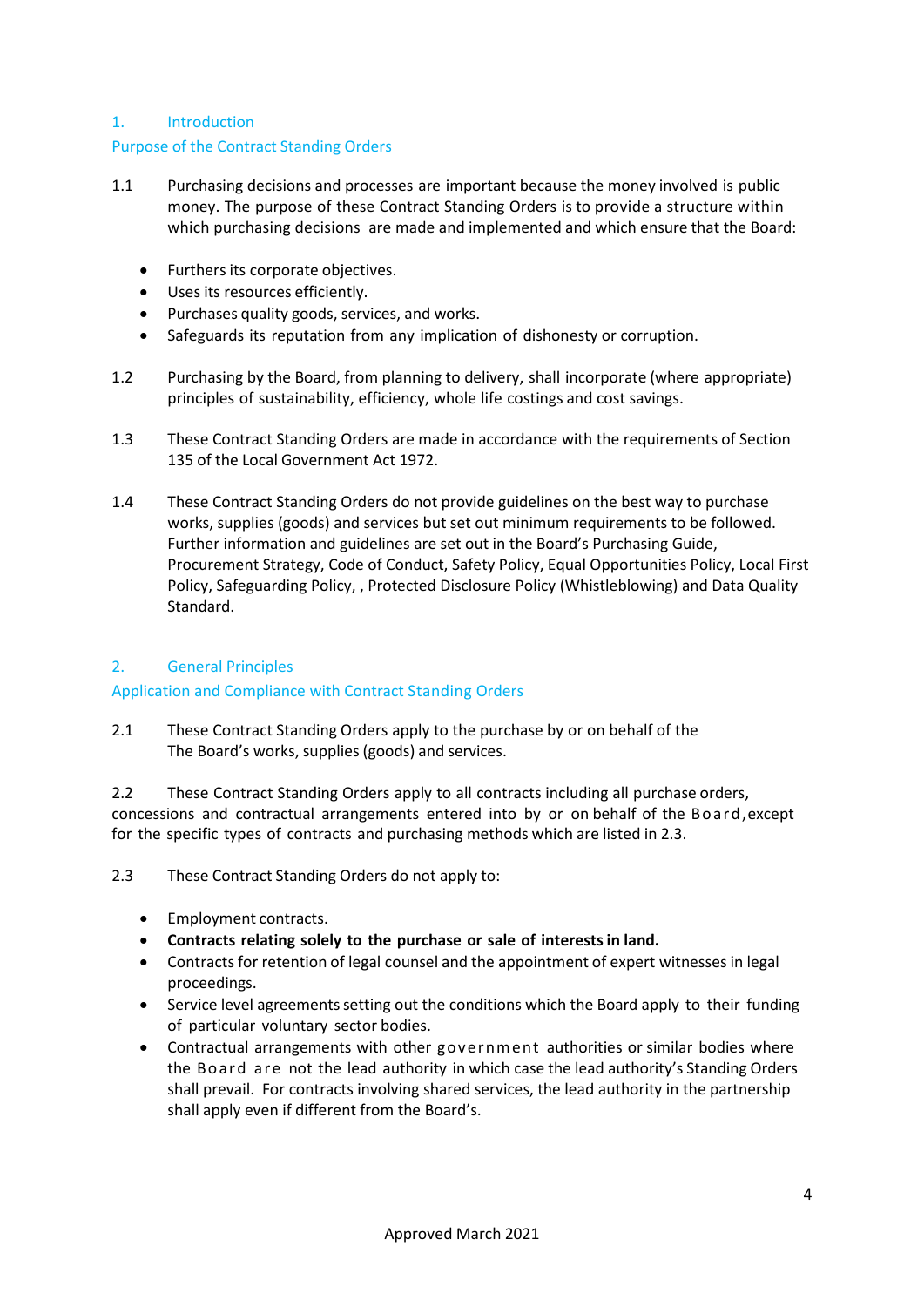## <span id="page-4-0"></span>3. General Principles Applying to All Contracts

- 3.1 All orders used in connection with Contracts shall be on the Board's official order template.
- 3.2 The Board's standard contract clauses or other terms and conditions approved in advance by Finance, shall be used in all contracts of a value of £10,000 or more.
- 3.3 As a minimum, all contracts of a value of £10,000 or more shall include clauses which set out:
	- The works, supplies (goods), services, material, matters or things to be carried out or supplied.
	- The time within which the contract is to be performed.
	- Quality requirements and / or standards which must be met. o Including arrangements for securing good data quality.
	- Requirements on the contractor to hold and maintain appropriate insurance/s / licences.
	- What happens if the contractor fails to comply with its contractual obligations (in whole or in part).
	- Requirements on the contractor and sub-contractors to comply with all relevant equalities and health and safety legislation.
	- That the Board shall be entitled to cancel the contract and recover losses in the event that the contractor does anything improper to influence the Board to give the contractor any contract or commits an offence under the Prevention of Corruption Acts 1889 to 1916 or s117(2) Local Government Act 1972.
	- Arrangements required to address Public Interest Disclosure (Whistleblowing) issues that arise.
	- Reference to the Bribery Act 2010.
	- All contracts above the relevant EU/UK threshold must contain reference to the Social Value Act, consideration of the Act should also be made in relation to contracts below the relevant EU/UK threshold.
	- Reference to the Data Protection Act 2018.
	- All contracts with a bronze, silver or gold level of safeguarding assurance must have adequate provision to ensure that appropriate safeguarding measures are in place throughout the life of the contract.
	- Reference to the Freedom of Information Act 2000
	- Reference to the Modern Slavery Act 2015
	- Reference to the Government's Prevent requirements.
- 3.4 Written contracts shall not include non-commercial terms unless these are necessary to achieve best value for the Board. In this context, "non-commercial" means requirements unrelated to the actual performance of the contract.
- 3.5 All contracts shall include relevant specifications and / or briefs / technical requirements which are prepared taking into account the need for effectiveness of delivery, quality, sustainability and efficiency (as appropriate) and the information set out in the Board's Purchasing Guide. All procurement documentation including specifications and / or briefs / technical requirements and relevant contractual documentation need to be advertised all at the same time regardless of the procurement procedure.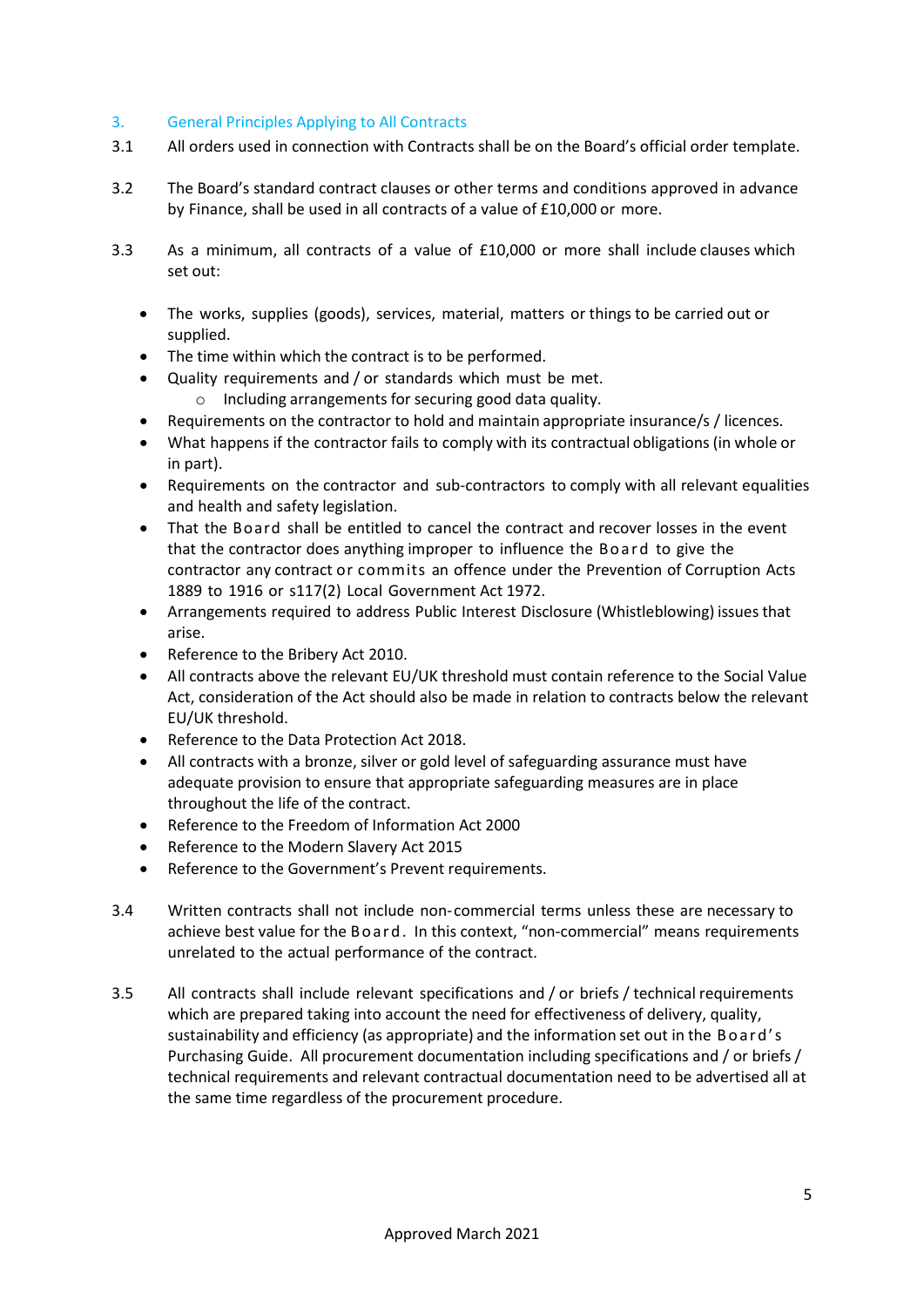3.6 All contracts of a value of £10,000 or more or which involve a substantial risk to the Board are subject to a written risk assessment, which should be kept on the contract file and updated when required.

## <span id="page-5-0"></span>4. Regulatory Context

- 4.1 All purchasing shall be conducted in accordance with Regulatory Provisions which are:
	- All relevant statutory provisions.
	- The Contract Standing Orders, Financial Regulations and Scheme of Delegation.
	- The Board Purchasing Guide and other policies and procedures of the Board's as appropriate.

## <span id="page-5-1"></span>5. Responsibilities of Clerk

- 5.1 The Clerk shall:
	- be responsible for the purchasing.
	- be accountable to the Board for the performance of his duties in relation to purchasing.
	- comply with the Board's decision-making processes including, where appropriate, implementing and operating a Scheme of Delegation.
	- take immediate action in the event of breach of these Contract Standing Orders.
- 5.2 A Responsible person is an employee with responsibility for conducting purchasing processes for the purchase of works, supplies (goods) or services on behalf of the Board.
- 5.3 Duties in respect of purchasing are to ensure:
	- compliance with all Regulatory Provisions and integrity of the tender process.
	- compliance with the relevant statutory provisions and the Board's requirements relating to declarations of interest affecting any purchasing process.
	- that there is an appropriate analysis of the requirement, timescales, procedure, and documentation to be used.
	- the purchasing process, from planning to delivery incorporates (where appropriate) principles of sustainability, efficiency, whole life costings and cost savings.
	- compliance with the Board's decision-making processes.
	- that all contracts of a value of £5,000 or more are included on the Board's Contract Register
	- that proper records of
		- all contract award procedures, waivers, exemptions, and extensions are maintained, with separate files for each purchase of a value of £10,000 or more.
	- All Contracts over £10,000 will be:
		- o In the form approved by The Clerk.
		- o a minimum of three copies of this contract are required; one to be stored in the Board's safe the second to be sent to the winning bidder/s and the third to be sent to the Clerk.
		- o An electronic copy of the signed / sealed contract is to be retained.
	- that value for money is achieved.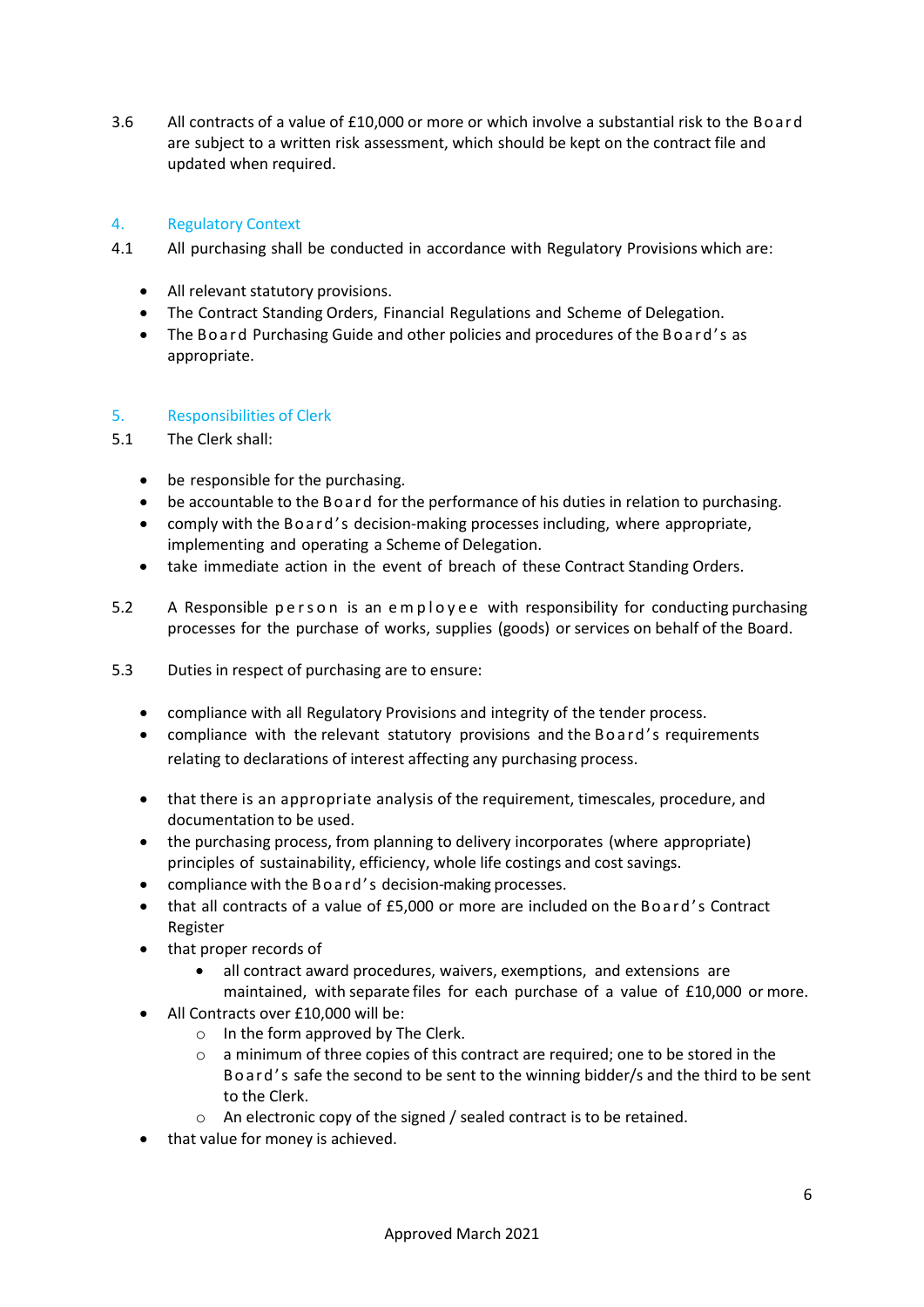- that a risk assessment is carried out to ascertain whether a bond or guarantee is required to protect the Board's in the event of non-performance.
- 5.4 In considering how best to procure works, supplies, and services, the Clerk and Chairman of each Board (as appropriate in the context), shall take into account wider contractual delivery opportunities and purchasing methods including the use of Purchasing Schemes and e-procurement / purchasing methods, and the availability of charging and trading powers under the Local Government Act 2003.
- 5.5 It is a disciplinary offence to fail to comply with these Contract Standing Orders and the Board's Purchasing Guide. All employees have a duty to report breaches of Contract Standing Orders to the Clerk or Chairmen of the Board
- 5.6 Any person suspects any misconduct or corruption in relation to the purchase by or on behalf of the Board, supplies (goods) and services must immediately report that suspicion to the Head / Chairman of Internal Audit*.*

## <span id="page-6-0"></span>6. Scheme of Delegation

6.1 Purchasing may only be undertaken by the Clerk and his delegated authority to a member of staff who has the appropriate skills and knowledge for the task and such delegation shall be recorded in writing.

## <span id="page-6-1"></span>7. Financial Thresholds and Procedures

- 7.1 The table below sets out the general rules applying to the choice of purchasing procedure for contracts at the stated threshold values. All Figures quoted in this document are exclusive of VAT.
- 7.2 There is a general presumption in favour of competition. Wherever possible, contract opportunities should be advertised by way of a public notice. At the time of writing, the Board must consider the potential effect of a contract on interstate trade (at a European level). If a contract may be of interest to contractors from other member states then this may result in a need to advertise in a manner which ensures that potential contractors from other member states are aware of the opportunity, even for small value contracts or contracts under the E.U./UK Threshold levels outlined below.
- 7.3 The public notice referred to at 7.2 may take the form of a notice or advertisement in an electronic or paper format, on an easily accessible website or other electronic media and / or in the press, trade journals or Find a Tender Service ( from 1 January 2021, as appropriate. The Clerk may choose to place one or more public notices in different media. As a minimum any Request for Quotation or tender valued £100,000 or above will be advertised on [https://www.medwayidb.co.uk/news.](https://www.medwayidb.co.uk/news)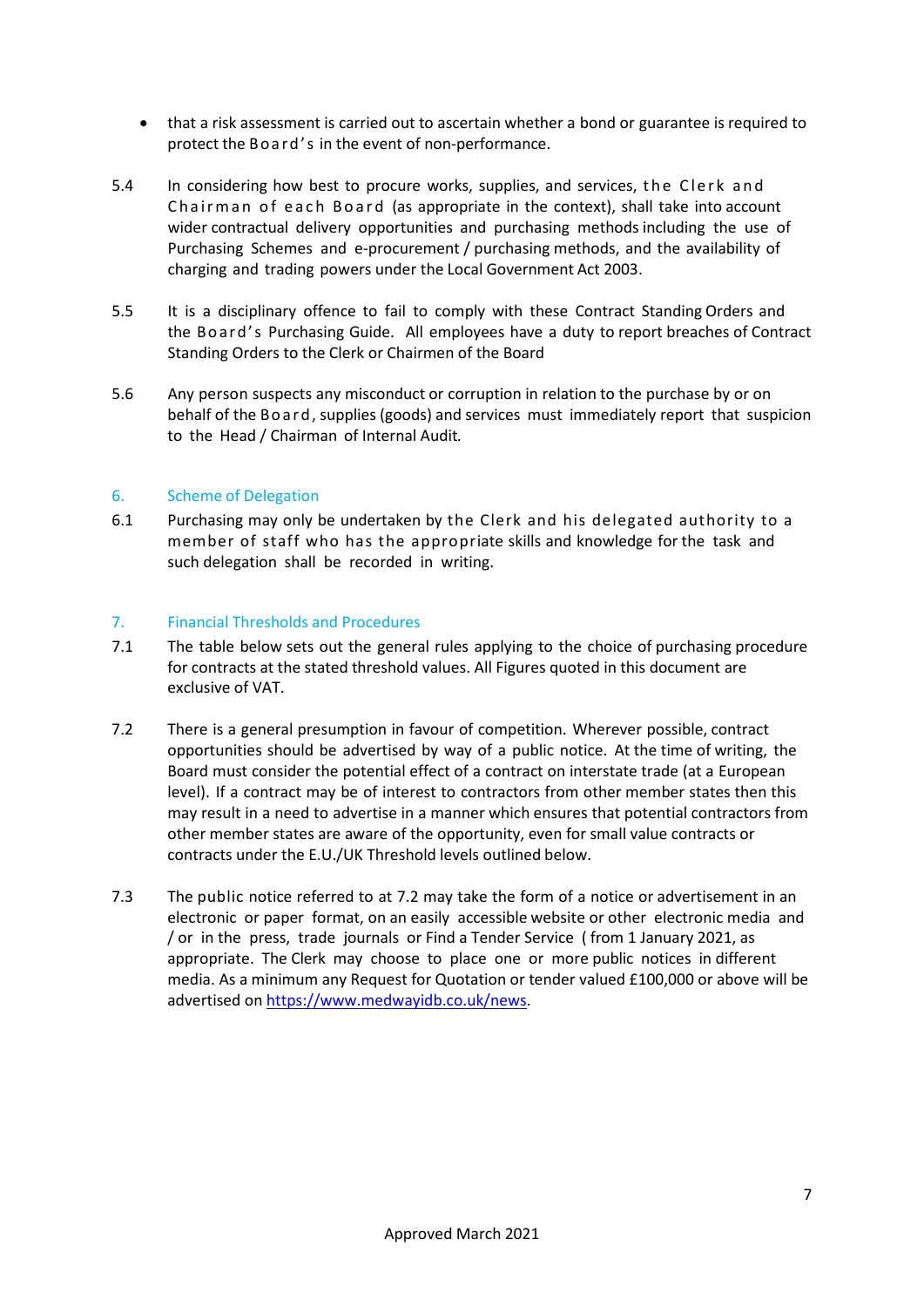## 7.4 Table setting out financial thresholds and procedures.

| <b>Total net value</b><br>(E) | <b>Type of contract</b>          | <b>Procedure to be used</b>                                                                                                                                                                                                                                                                                                                                                                                                                                                                                                                                                                                                                                                                                                                 |
|-------------------------------|----------------------------------|---------------------------------------------------------------------------------------------------------------------------------------------------------------------------------------------------------------------------------------------------------------------------------------------------------------------------------------------------------------------------------------------------------------------------------------------------------------------------------------------------------------------------------------------------------------------------------------------------------------------------------------------------------------------------------------------------------------------------------------------|
| £0 to £4,999                  | works, supplies,<br>and services | a) At least one quotation in advance<br>b) All purchases however small to be in writing, on an official order.<br>c) Approved by the Clerk or authorized employee.<br>d) Be able to provide a rationale for why they selected the provider used.<br>e) All consultancies costs should be in agreement with the relevant Chairman of<br>Finance.                                                                                                                                                                                                                                                                                                                                                                                             |
| £5,000 to<br>£10,000          | works, supplies,<br>and services | a) At least one quotation in advance<br>b) One off, non-routine spend should be agreed by relevant Finance Chairman<br>c) Commissioning & Procurement need to be made aware of any procurement<br>where the whole life value is >£5,000.<br>d) All purchases however small to be in writing, on an official order.<br>e) Approved by the Clerk.<br>f) Explain why they selected the provider used.<br>g) Contract award details provided for publication on the contract register for<br>transparency purposes at award stage.                                                                                                                                                                                                              |
| £10,000 to<br>£99,999         | works, supplies.<br>and services | a) At least three tenders<br>b) Spend should be agreed by relevant Finance Chairman.<br>c) Consideration given to Purchasing Scheme e.g., to provide better V.F.M.<br>d) Financial appraisals shall be carried out.<br>e) Contracts in writing using the standard clauses and to include the core clauses<br>as set out showing terms and conditions approved by the Finance committee.<br>f) Records maintained to demonstrate probity and V.F.M. obtained.<br>g) Contract award details provided to procurement for publication on the<br>contract register for transparency purposes at award stage.                                                                                                                                     |
| £100,000 and<br>above         | works, supplies,<br>and services | a) At least three tenders.<br>b) Spend should be agreed by relevant Finance Chairman.<br>c) Risk assessment conducted (in writing) and kept on the file.<br>d) As a minimum to be advertised at https://www.medwayidb.co.uk/news.<br>e) Tenders opened at the same time by the Clerk, Board Member and a suitable<br>person from the Office<br>f) Financial appraisals shall be carried out.<br>g) Award of contract approved by the Clerk and signed by signed by Chairman of<br>the Board and Chairman of the Finance Committee<br>h) Contracts in writing using the standard clauses and to include the core clauses<br>and conditions approved in advance.;<br>i) Record to be entered on the Board's Contract Register at award stage. |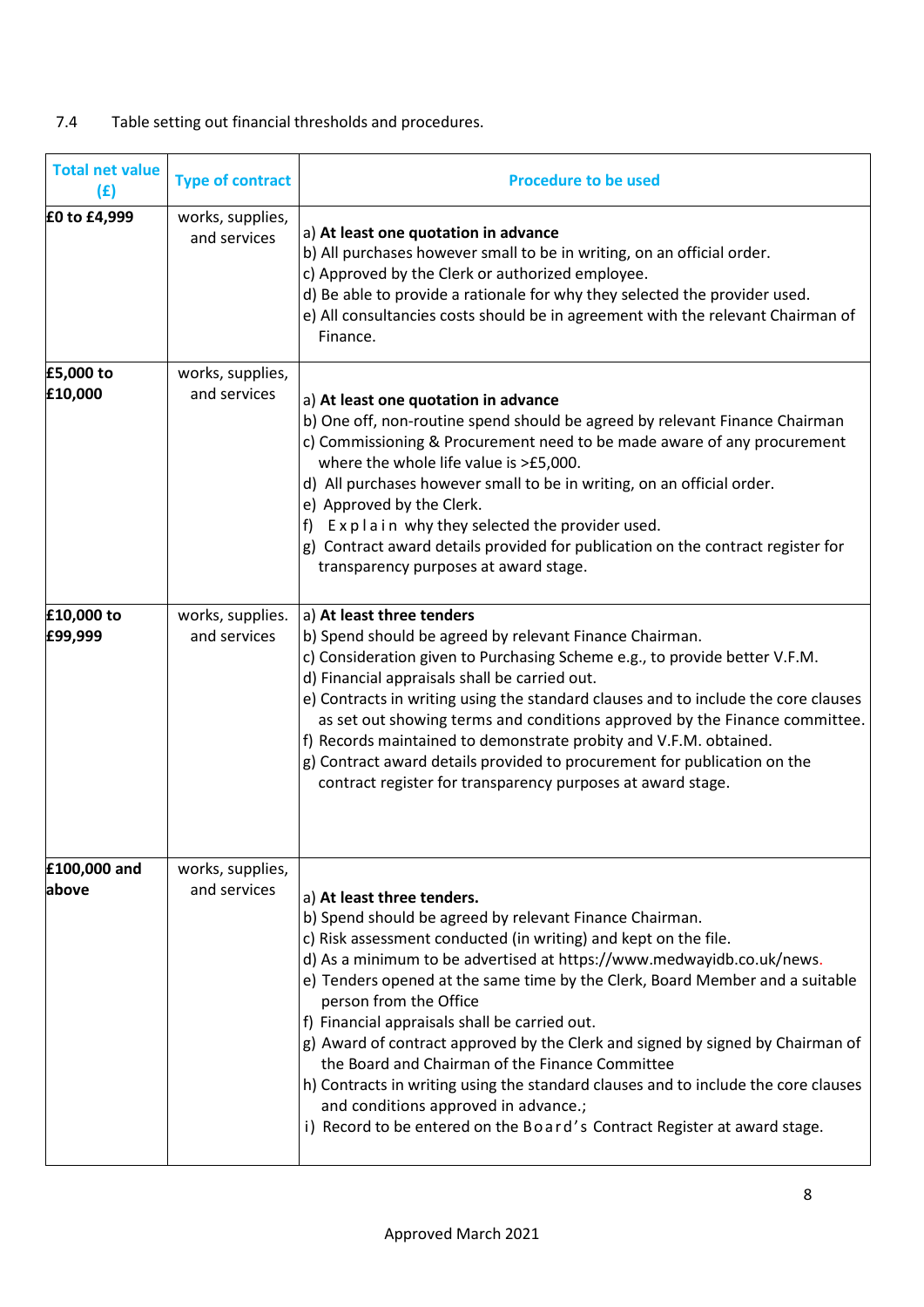- 7.5 Financial appraisals shall be carried out by the Clerk on all contracts over £10,000 prior to award. They shall also have a financial appraisal undertaken annually on or near the anniversary date of the contract award date.
- 7.6 Contracts with a high degree of complexity or where there is a lack of knowledge in house may require the assistance of a consultant and Board Member for approval.

## <span id="page-8-0"></span>8. Financial Thresholds and Processes

## Applying to Approval and Execution of Contracts

- 8.1 For contracts over the relevant EU/UK Threshold (in force at the time), the choice of purchasing procedure to be used and the decision to proceed to advertisement must be authorised in writing.
- 8.2 When a decision is made to award a contract then the Clerk must, in addition to complying with his / her general obligations under these Contract Standing Orders ensure, that:
	- the appropriate approvals have been obtained to authorise that decision, and,
	- where appropriate, a standstill period complying with the EU Rules / Public Contracts Regs is incorporated into the final award process.
- 8.3 All contracts valued at £100,000 or above must be reported to the Board(s) for approval and shall be executed as a deed where there is a 5-calendar day call in period post, once the Minutes have been published All other contracts may be signed by the Clerk with appropriate delegated authority. £99,999 shall be the threshold.
- 8.4 Electronic signatures may be used by both the Clerk and the Supplier in accordance with the Electronic Signature Regulations 2002 provided the sufficiency of security arrangements has been approved by the Board's.
- 8.5 Electronic signatures will, in line with the Electronic Communication Act 2000, be accepted as a fair representation of a willingness to enter a contract by and with the Board, insofar as the e-signature is a true representation of the authorised person's written signature and (a) and (b) below apply (to the supplier), in which case an e-signature and a signature will be referred to as the same.
	- the Contract will be entered into in relation to being either under seal or under hand; and
	- is supported with a contemporaneous document of authenticity and authorisation from the Supplier.

## <span id="page-8-1"></span>9. Calculating the Contract Value

9.1 The starting point for calculating the contract value for the purposes of these Contract Standing Orders is that it shall be the genuine pre- estimate of the value of the entire contract (whole life value) excluding Value Added Tax. This includes all payments to be made, or potentially to be made, under the entirety of the contract and for the whole of the predicted contract period (including proposed extensions and options).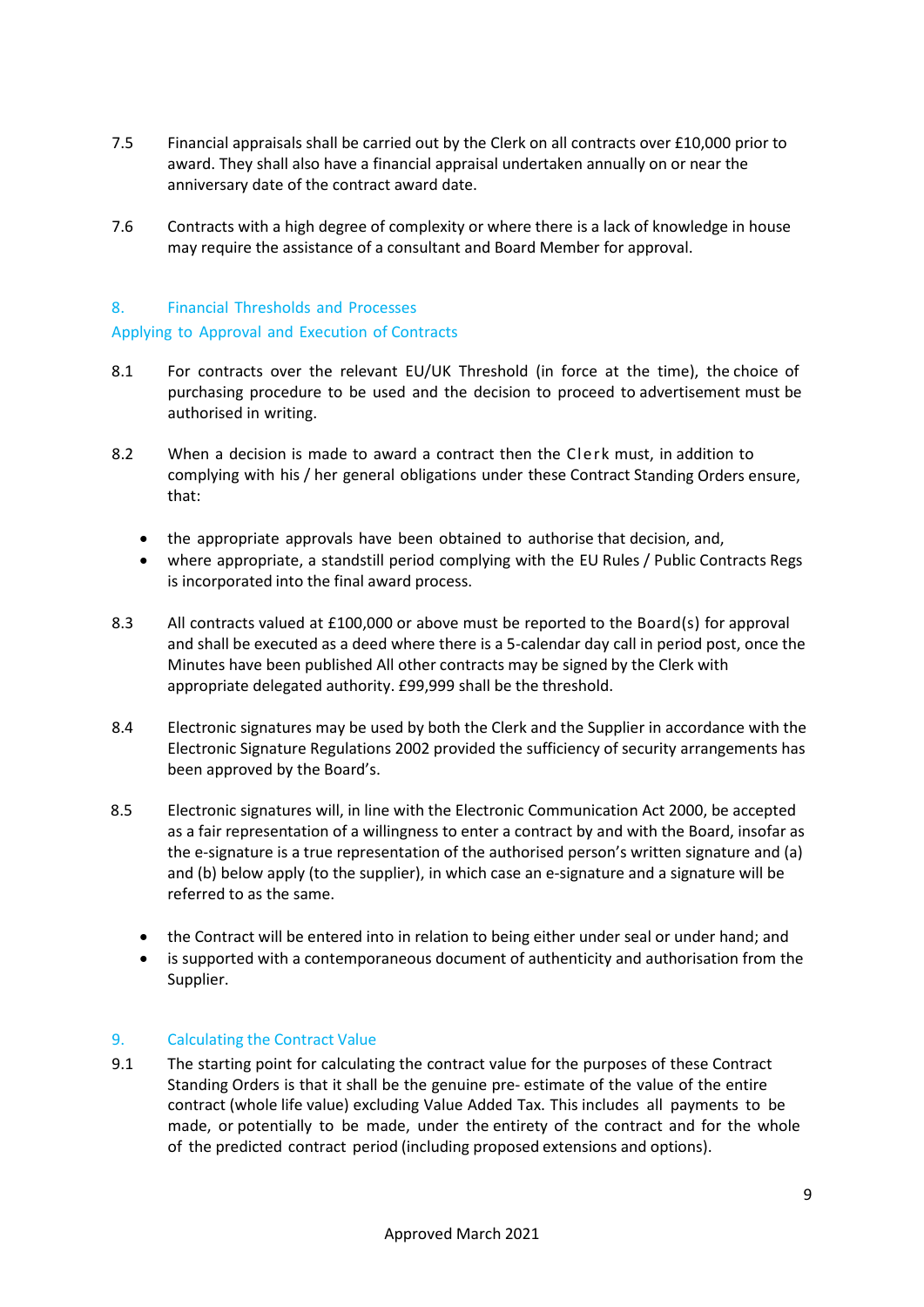- 9.2 Contracts may be split into lots where it is practical to do so. However, the aggregated cost of the lots shall determine the contract's whole of life value and the procurement process to be followed. Artificial splitting of a contract to avoid the application of the procurement rules or these CSOs is not permitted. However, should lots not be used for tenders over the EU/UK threshold, then Reg. 84 applies i.e., individual report as to why lots were not used.
- 9.3 The EU Rules / Public Contracts Regs cover contracts which are below the stated EU/UK threshold where they constitute repeat purchases and / or purchases of a similar type in a specified period. In these circumstances should therefore seek advice on the application of the rules where they envisage that they may require repeat purchases and / or purchases of a similar type.

## <span id="page-9-0"></span>10. Principles Underlying Tendering Processes and Tender Evaluation

- 10.1 All tendering procedures (including obtaining quotes), from planning to contract award and signature, shall be undertaken in a manner to ensure:
	- Sufficient time is given to plan and run the process.
	- Equal opportunity and equal treatment.
	- Openness and transparency.
	- Probity.
	- Outcomes which deliver sustainability, efficiency, and cost savings (where appropriate).

## <span id="page-9-1"></span>11. Submission and Opening of Tenders

- 11.1 An Invitation to Tender shall be issued by the Board for all contracts over £100,000 and tenders shall be submitted in accordance with the requirements of the Invitation to Tender.
- 11.2 Any tenders received (other than those received electronically, to which 11.3 shall apply) shall be:
	- addressed to the Clerk.
	- in a sealed envelope marked "Tender" followed by the subject matter to which it relates and not displaying the name of the tenderer.
	- kept in a safe place by the Office Manager.
	- retained unopened until the date and time specified for its opening.
- 11.3 Where the Board have indicated in the Invitation to Tender that a tender can or must be submitted electronically, then those tenders shall be submitted via email.
	- addressed to the e-mail address as notified in the Invitation to Tender.
	- in the format specified in the Invitation to Tender.
	- stored as unread by the Clerk or any other Board Member.
	- retained unread until the date and time specified for its opening.
- 11.4 No tender received after the time and date specified for its opening shall be accepted or considered by the Board unless they are satisfied that there is sufficient evidence of the tender having been dispatched in time for it to have arrived before the closing date and time, or other exceptional circumstances apply, and the other tenders have not been opened.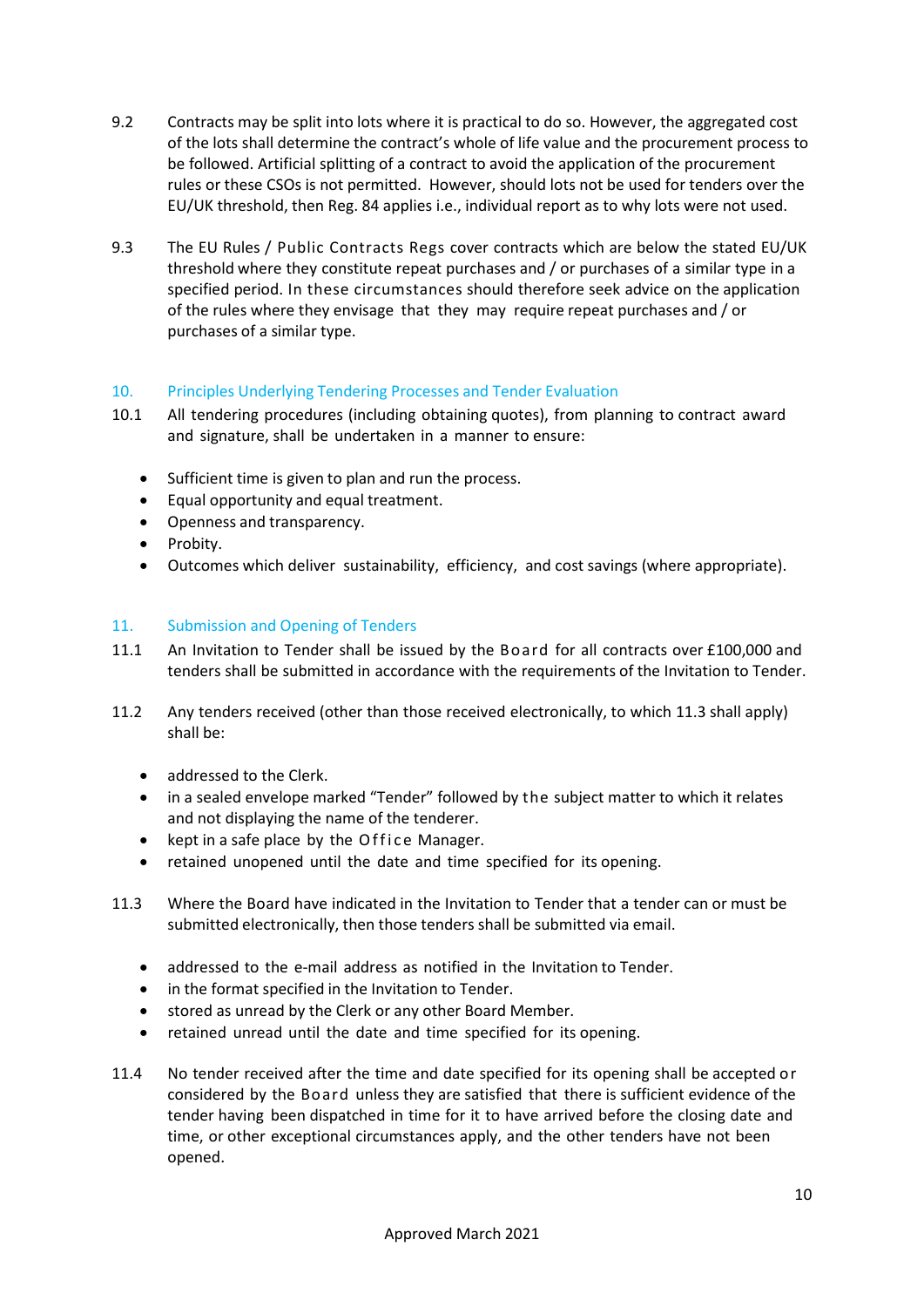- 11.5 All tenders of £100,000 and above are to be opened in the presence of the Clerk, Finance Chairman and one other member of Staff.
- 11.6 An immediate record shall be made of the tenders received including names and addresses and the date and time of opening, this record to be retained.

## <span id="page-10-0"></span>12. Evaluation of Quotes and Tenders

- 12.1 All quotes and tenders shall be evaluated in accordance with evaluation criteria notified in advance to those submitting quotes / tenderers. Evaluations shall be undertaken in accordance with the Board evaluation procedure.
- 12.2 Tenders subject to the EU Rules / Public Contracts Regs shall be evaluated in accordance with the EU Rules / Public Contracts Regs.
- 12.3 Save in exceptional circumstances approved in advance by the relevant Director, all contracts shall be awarded based on the quote or tender which represents the Most Economical and Advantageous Tender to the Board and not based on lowest price.
- 12.4 Post tender negotiations will only be used in special circumstances and after approval from the relevant Chairman of the Board.

## <span id="page-10-1"></span>13. Waivers

- 13.1 The requirement for the Board to conduct a competitive purchasing process for contracts in excess £10,000 may be waived in the following circumstances.
	- For contracts which are not subject to the EU Rules / Public Contracts Regs, the work, supply or service is required as a matter of urgency and a delay would be likely to lead to financial loss, personal injury or damage to property; or
	- the circumstances set out in EU / Public Contracts Regulation 14 apply (whether the contract is of a type which is subject to the application of the EU Rules or not); or
	- the contract is awarded under a Purchasing Scheme of a type where a competition has already been undertaken on behalf of the Board or
	- at the discretion of the Clerk who may for contracts exceeding £10,000 but not exceeding £30,000 proceed in a manner most expedient to the efficient management of the service / Board with reasons recorded in writing.
- 13.2 The Clerk seeking a waiver of Contract Standing Orders, shall do so only in advance and only in exceptional circumstances.
- 13.3 All waivers from these Contract Standing Orders must be:
	- Fully documented.
	- Subject to a written report in an approved format. For contracts not exceeding £99,999 the report shall be submitted in advance to the Board and include the reasons why the waiver is genuinely required. For contracts of £100,000 and above the report shall be submitted to the appropriate Board.
	- Subject to agreement in advance by the Chairman of the Finance Committee as appropriate, who shall, for contracts exceeding £10,000 but not exceeding £99,999, record that they have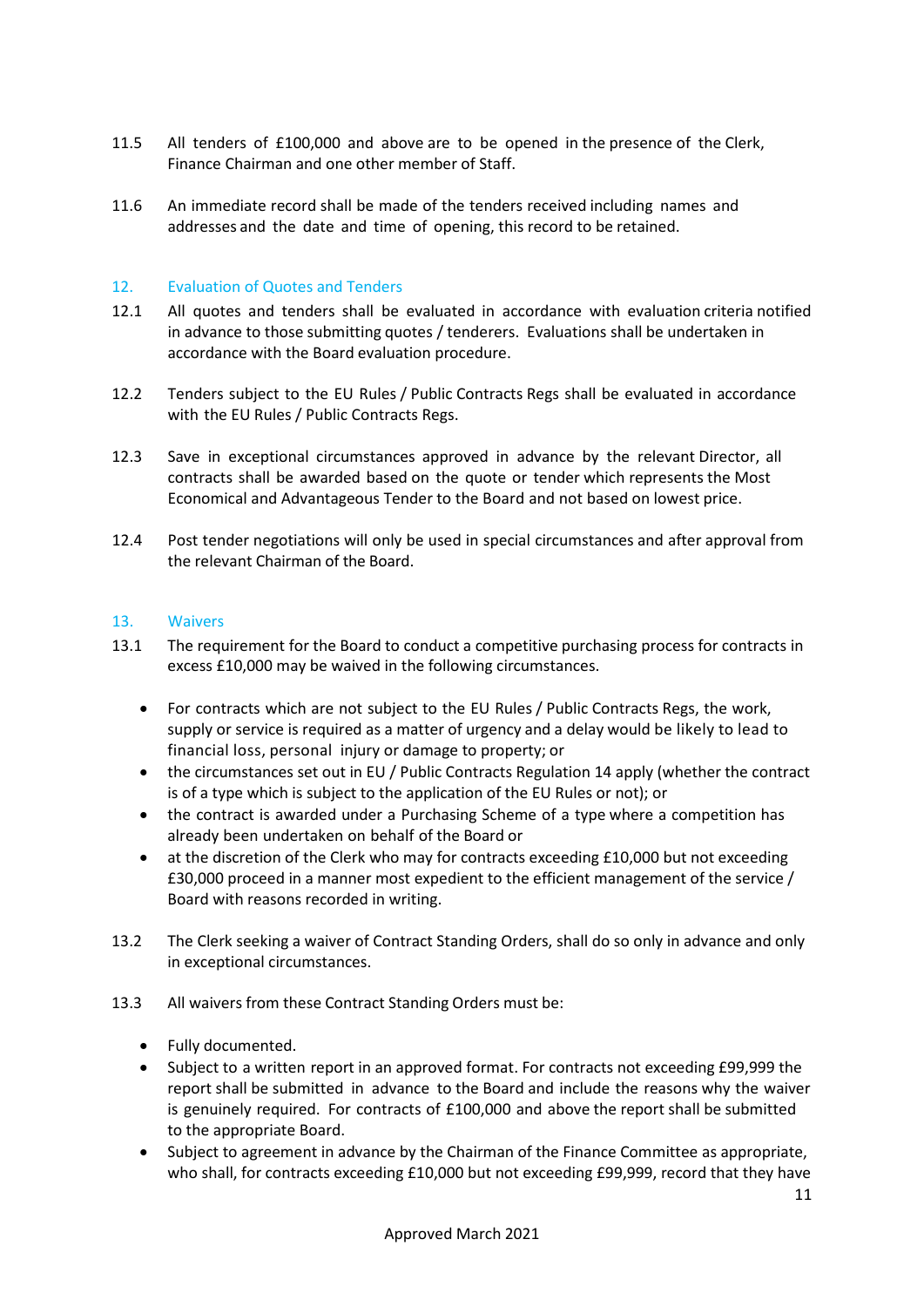considered the reasons for the waiver and that they are satisfied with the circumstances justifying the waiver. Waivers from competitive purchasing processes for contracts of £100,000 and above must be approved in advance by the Board.

- 13.4 All decisions on waivers must consider:
	- Probity.
	- Best value / value for money principles.
- 13.5 For contracts subject to the EU Rules / Public Contracts Regs, any waiver from the requirement for competition must meet the conditions set out in the EU Rules / Public Contracts Regs in addition to the general requirements above.
- 13.6 A waiver shall not be applied for reasons of poor contract planning.
- 13.7 A wavier may only apply to the omission/s of certain item/s therefore, will be required to follow all other criteria in CSOs other than what has been approved and agreed in the submitted waiver.

### <span id="page-11-0"></span>14. Extensions to Existing Contracts

- 14.1 Where extensions to existing contracts are made the extensions must be determined in accordance with the advertisement / contract terms, for a specified period and made in accordance with the principles set out in the Board's Purchasing Guide.
- 14.2 Any extension must be:
	- Fully documented.
	- Subject to a written report in an approved format. For contracts where the extension value is not exceeding £99,999, the report shall be submitted in advance to the relevant Board Chairman and include the reasons why the extension is required. For contracts where the extension value is £100,000 and above the report shall be submitted to the appropriate Board.
	- Subject to approval in advance by the Clerk who shall, for contracts where the extension value is not exceeding £99,999, record that they have considered the reasons for the extension, there is an extension option on the contract and that they are satisfied with the performance of the contract. Extensions for contracts where the extension value is £100,000 and above must be approved in advance by the appropriate Board Chairman.
- 14.3 Any extension must consider:
	- Probity.
	- Best value / value for money principles.
- 14.4 For contracts subject to EU Rules / Public Contracts Regs, any extension must meet the conditions set out in the EU Rules / Public Contracts Regs in addition to the more general requirements set out above.